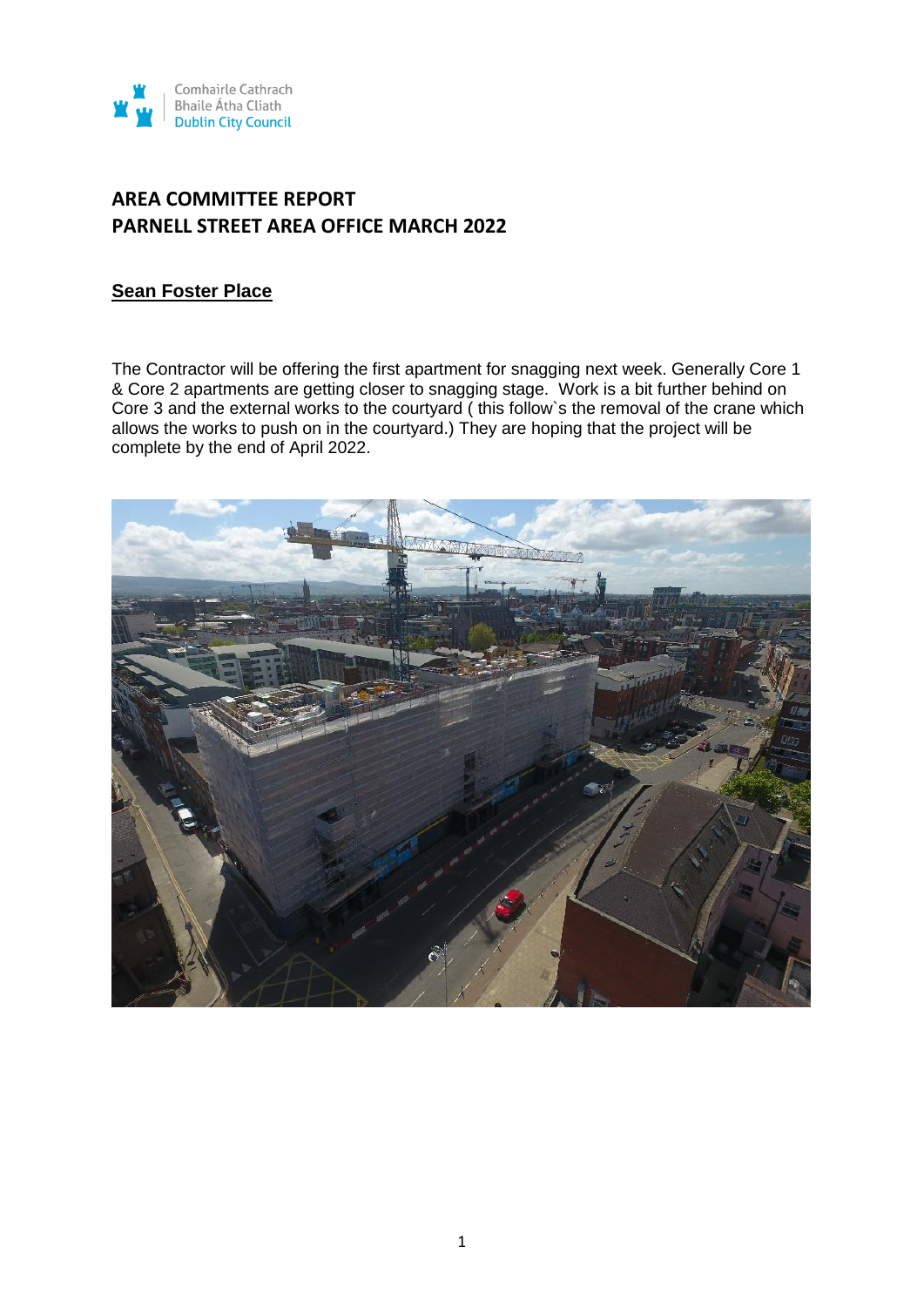

#### **Dominic Street Lower**

Dominic Place remains closed longer than expected due to design changes to road finishes. Duggans will endeavour to ensure these works will be carried out within the permitted environmental levels to minimise the impact of the construction works on the local community.

The last remaining tower crane was removed the weekend of the  $26<sup>th</sup>$  March/27<sup>th</sup> March.

### **Rear Elevation of the Project**

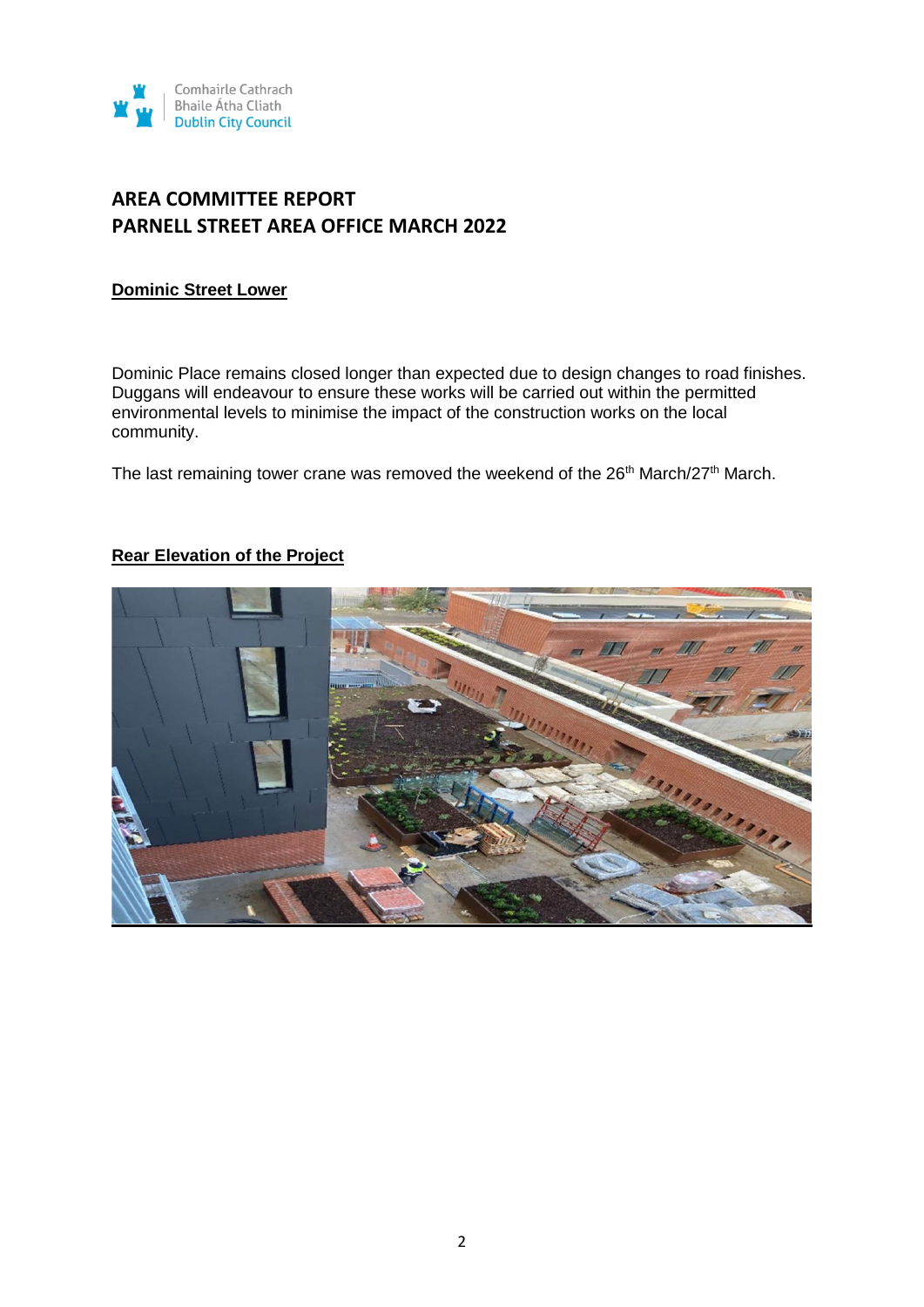

**Works on Dominic Street Elevation Nearing Completion**



### **Apartment Fitout nearing Completion**

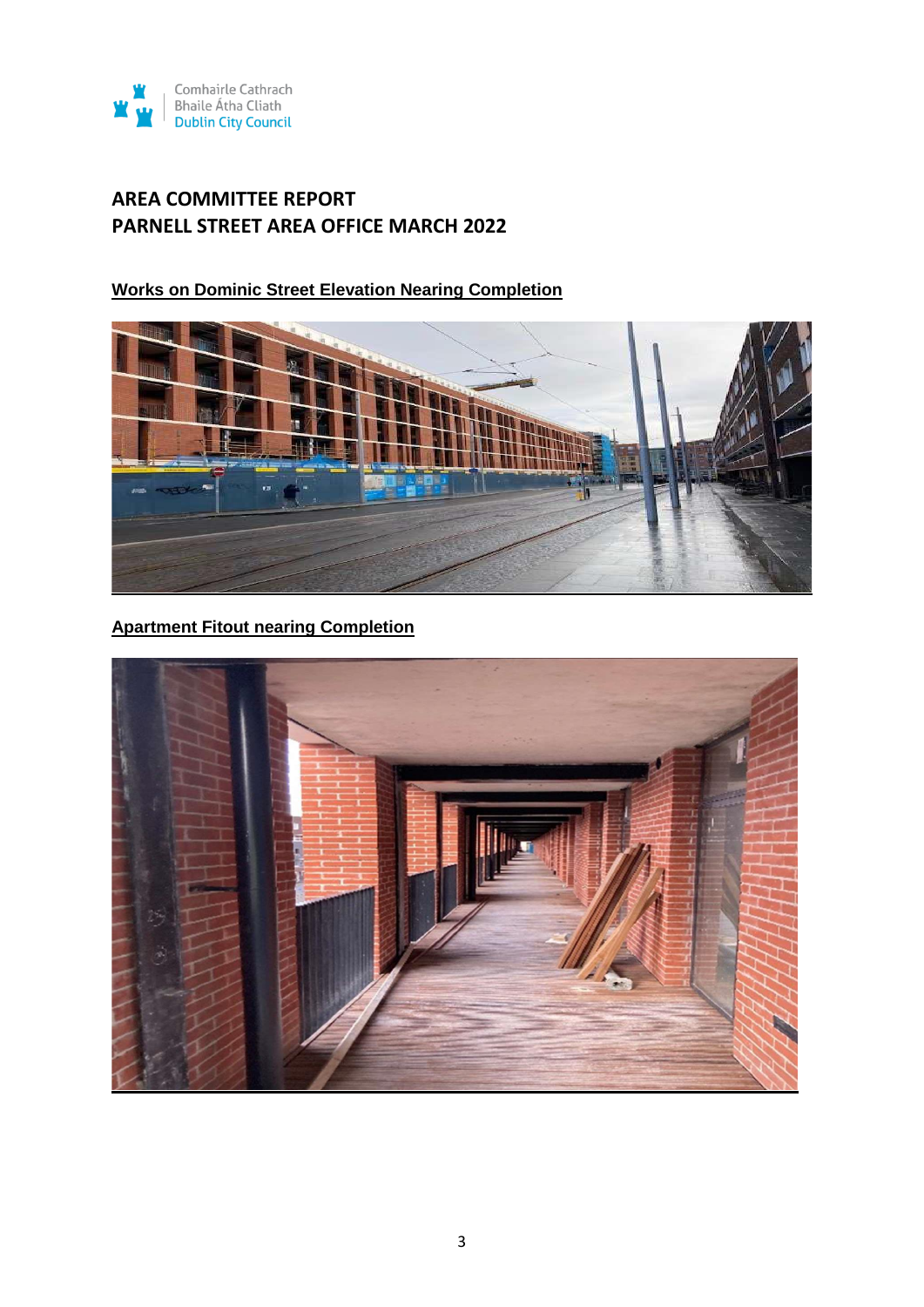

### **Apartment Fitout nearing Completion**

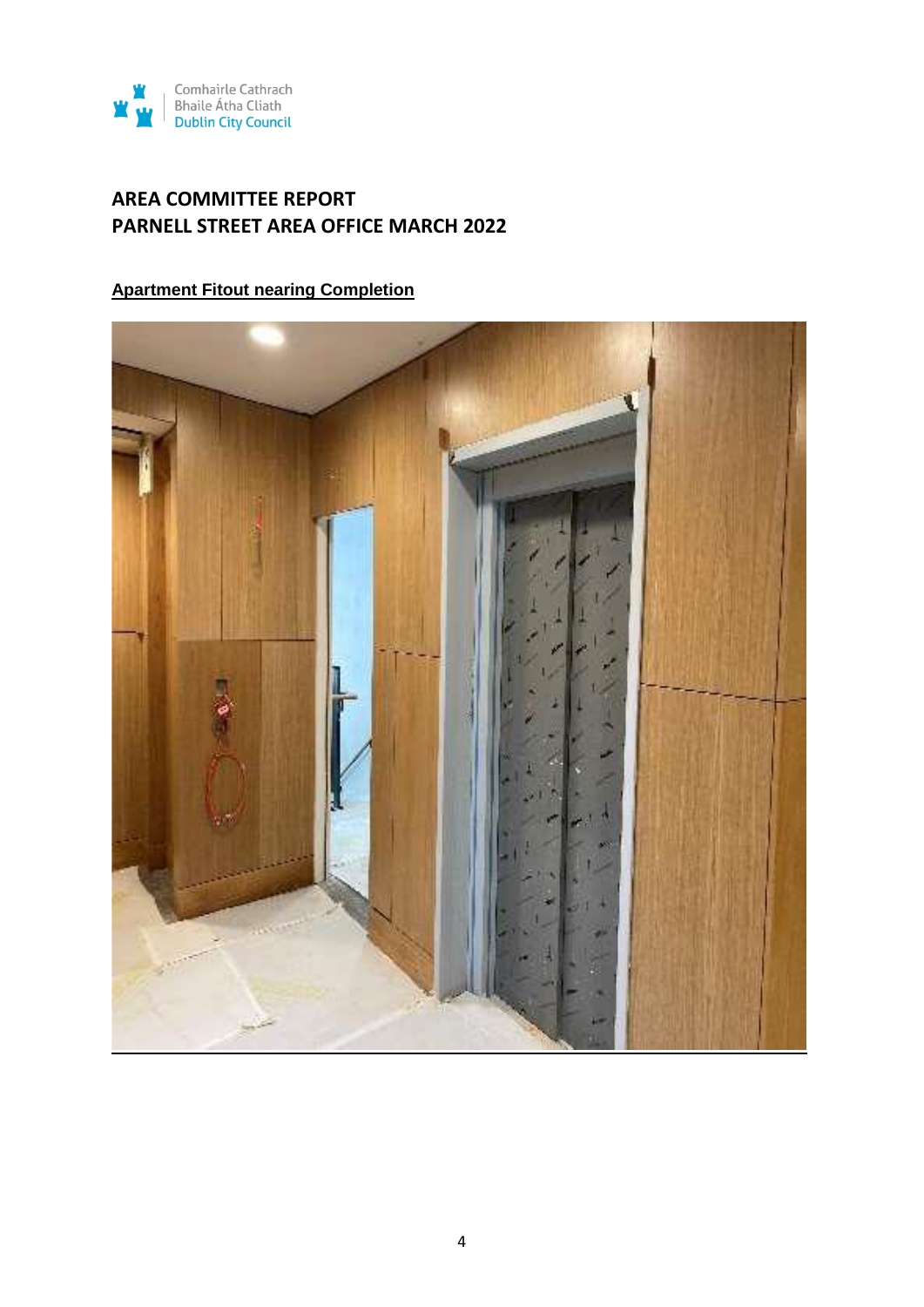

#### **Constitution Hill**

Meetings ongoing with residents and Area Housing Manager regarding the redevelopment of Constitution Hill.

Grafton Architects will be on site from Monday  $4<sup>th</sup>$  April to walk the site and gain access to vacant units in block 1.

#### **Blackhall Queen Street Complex**

Estate Management is liaising with the Caretakers & Residents regarding the upkeep of the complex.

Works on-going by Housing Maintenance Section to repair balconies of 13 /14 Blackhall Parade.

#### **Hardwicke Street**

Surrounding works around the Statue of Our Lady in the Hardwicke Street Plaza have been completed.

A painting programme has commenced to the exterior railings of the complex.

Another round of Choice Based Lettings was advertised for bedsits within Rory O'Connor and Dermot O'Dwyer.

#### **Saint Michans House**

Monthly meetings are on-going with two members of the residents association to discuss all issues related to the complex.

A large number of applications was received for Choice Based Lettings within this complex. Allocations have advised those successful applicants.

#### **Drumalee Estate/ Court**

On-going meetings with Estate Management, Residents and Gardaí take place on a regular basis.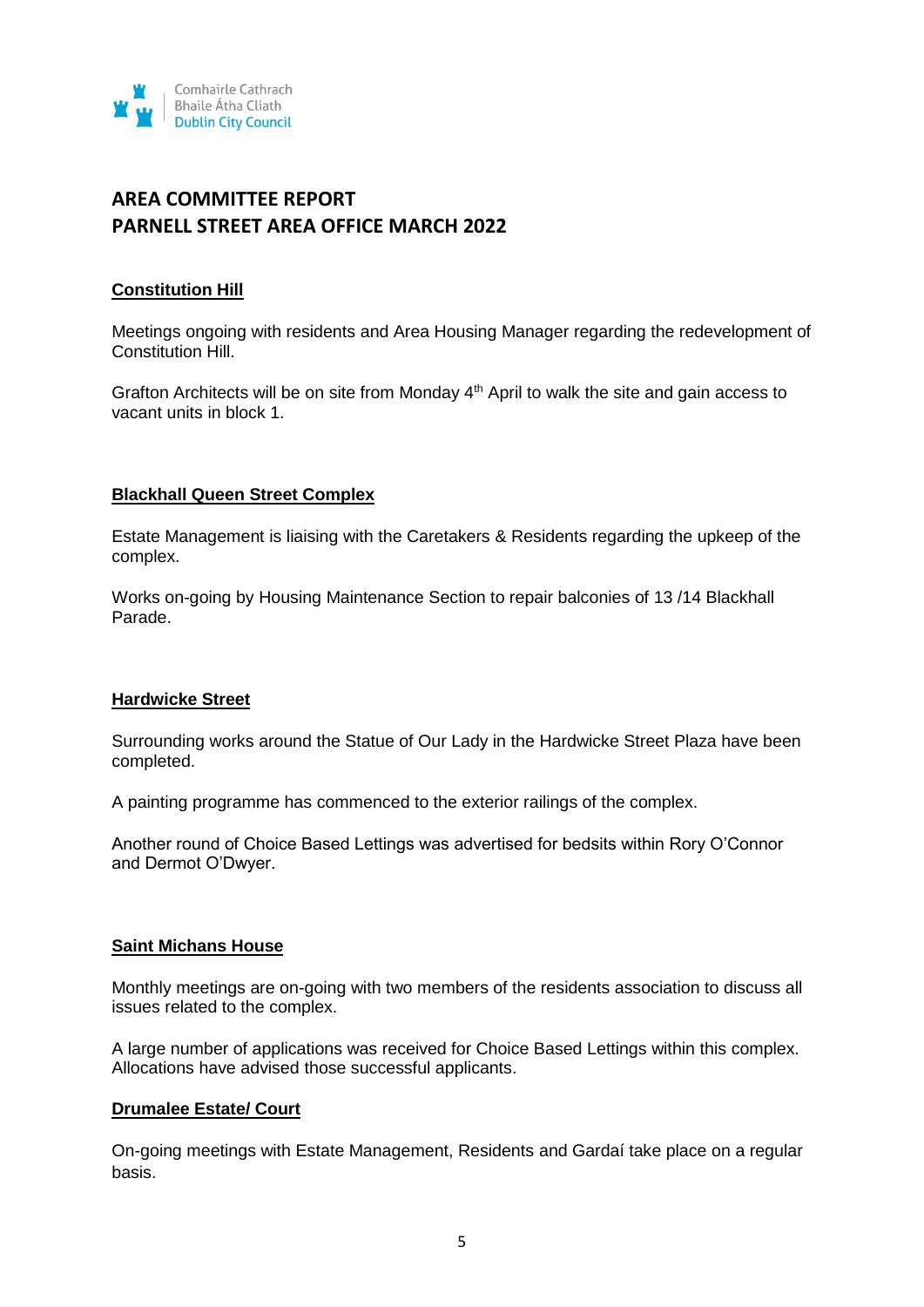

#### **Kevin Barry House**

On-going discussions between Estate Management and Residents as issues arise.

Choice Based Lettings were advertised for 3 two beds and 1 bedsit. A large number of applications were received which are being processed at present.

### **FRIARY COURT**

Work will commence on the five back gardens to be resurfaced on Tuesday 05<sup>th</sup> April.

#### **HENRIETTA HOUSE**

On-going discussions between Estate Management and Residents as issues arise.

Choice Based Lettings were advertised for 2 two beds and 1 one bedroom units. A large number of applications have been received which are being processed at present.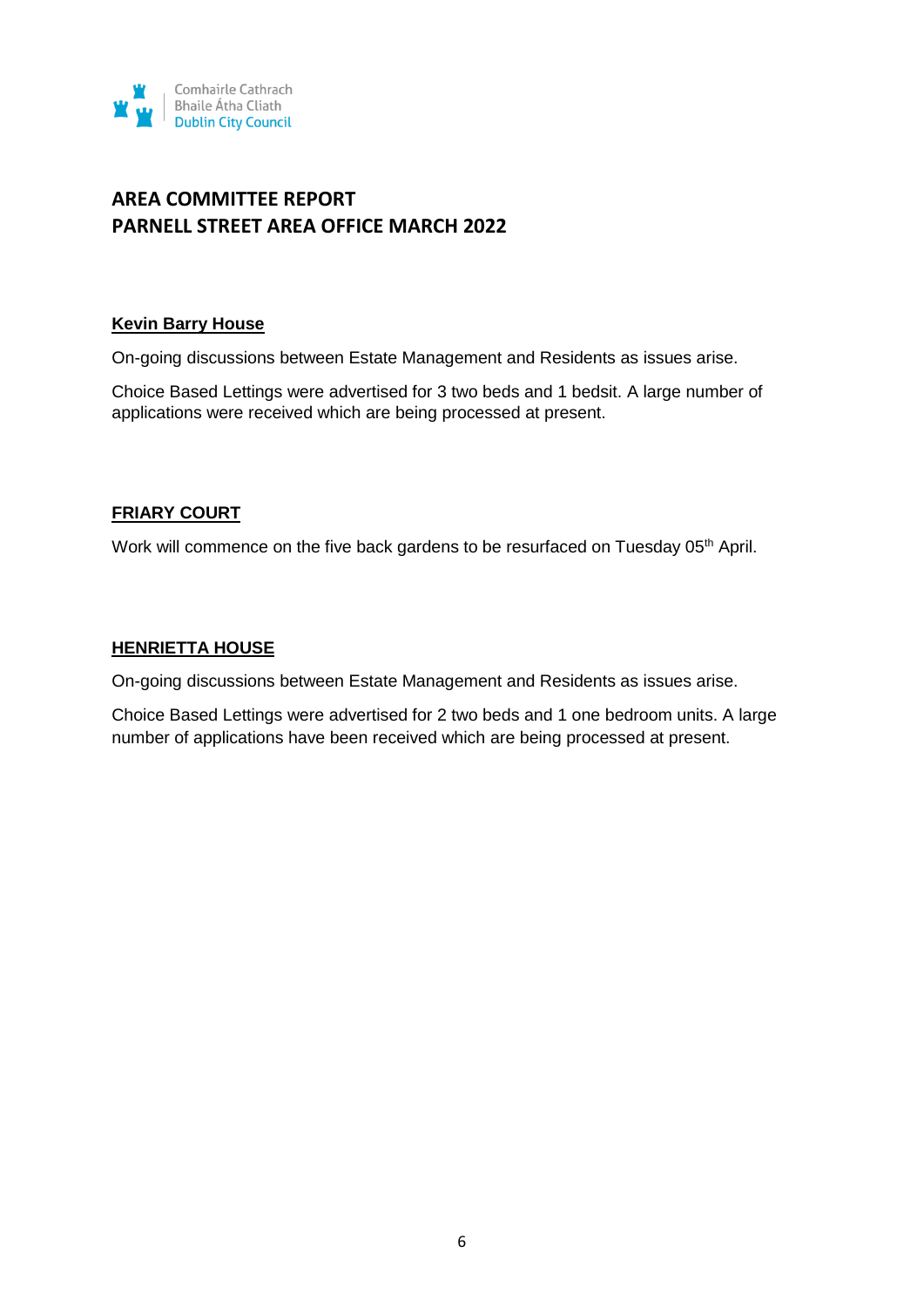

### **Estate Management Housing Statistics, March 2022**

### **Housing Projects Office, Parnell Street, Dublin 1**

| <b>Housing Managers:</b>                                  | <b>Marion Foran</b> | <b>Paul White</b> |
|-----------------------------------------------------------|---------------------|-------------------|
| No of anti-social complaints per                          |                     |                   |
| 1997 act Drug related<br>No of anti-social complaints per |                     |                   |
| 1997 act not Drug related                                 | 12                  |                   |
| No. of Complaints                                         | 8                   |                   |
| <b>Total Complaints</b>                                   | 20                  |                   |

| No of anti-social Interviews per<br>1997 Act |  |
|----------------------------------------------|--|
| No of other interviews                       |  |
| <b>Total interviews</b>                      |  |

| No of requests for mediation     |  |
|----------------------------------|--|
| No of complaints referred to the |  |
| Central Unit for action          |  |
| No of Section 20 Evictions       |  |

### **Allocations**

| <b>Bands 2 &amp; 3</b>       |  |
|------------------------------|--|
| Medical                      |  |
| Welfare                      |  |
| Homeless                     |  |
| <b>Travellers</b>            |  |
| Succession                   |  |
| RAS/HAP                      |  |
| Fire/flood/Emg - Maintenance |  |
| Surrender Larger             |  |